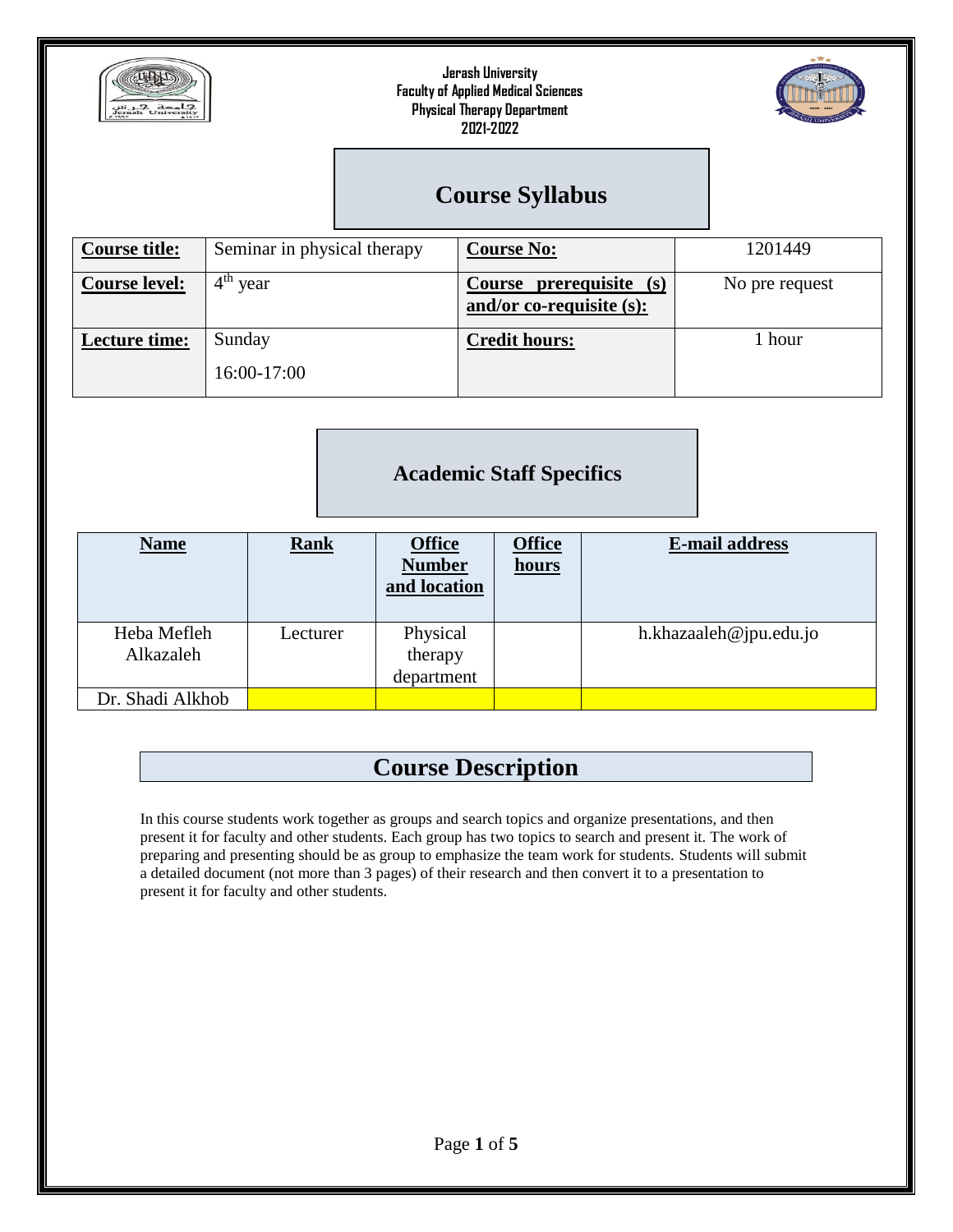



## **Course Objectives**

This course gives students the opportunity to practice speaking in front of a scientific audience and to explore topics in detail. Students will research topics and organize presentations for faculty and other students. This course students improve their presentation skills and team working.

## **Learning Outcome**

**Knowledge and understanding, by the end of this course, students should be able to:**

- 1. Emphasize the team working
- 2. Improve presentation skills for students
- 3. Improve students' ability to search for a topic, summarize the results and present it.
- 4. Improve the students' ability to be prepared to answer questions after your seminar.

#### **Cognitive skills (thinking and analysis):**

Interactive learning by participating the student into the team working and conducting research.

#### **Communication skills (personal and academic):**

Review concept at office hours

**Practical and subject specific skills (Transferable Skills**):.

Doing 2 research about 2 topics.

|  |  | <b>Course Outline and Time schedule</b> |
|--|--|-----------------------------------------|
|  |  |                                         |

| Week       | <b>Topics</b>         |
|------------|-----------------------|
| First week | <b>Osteoarthritis</b> |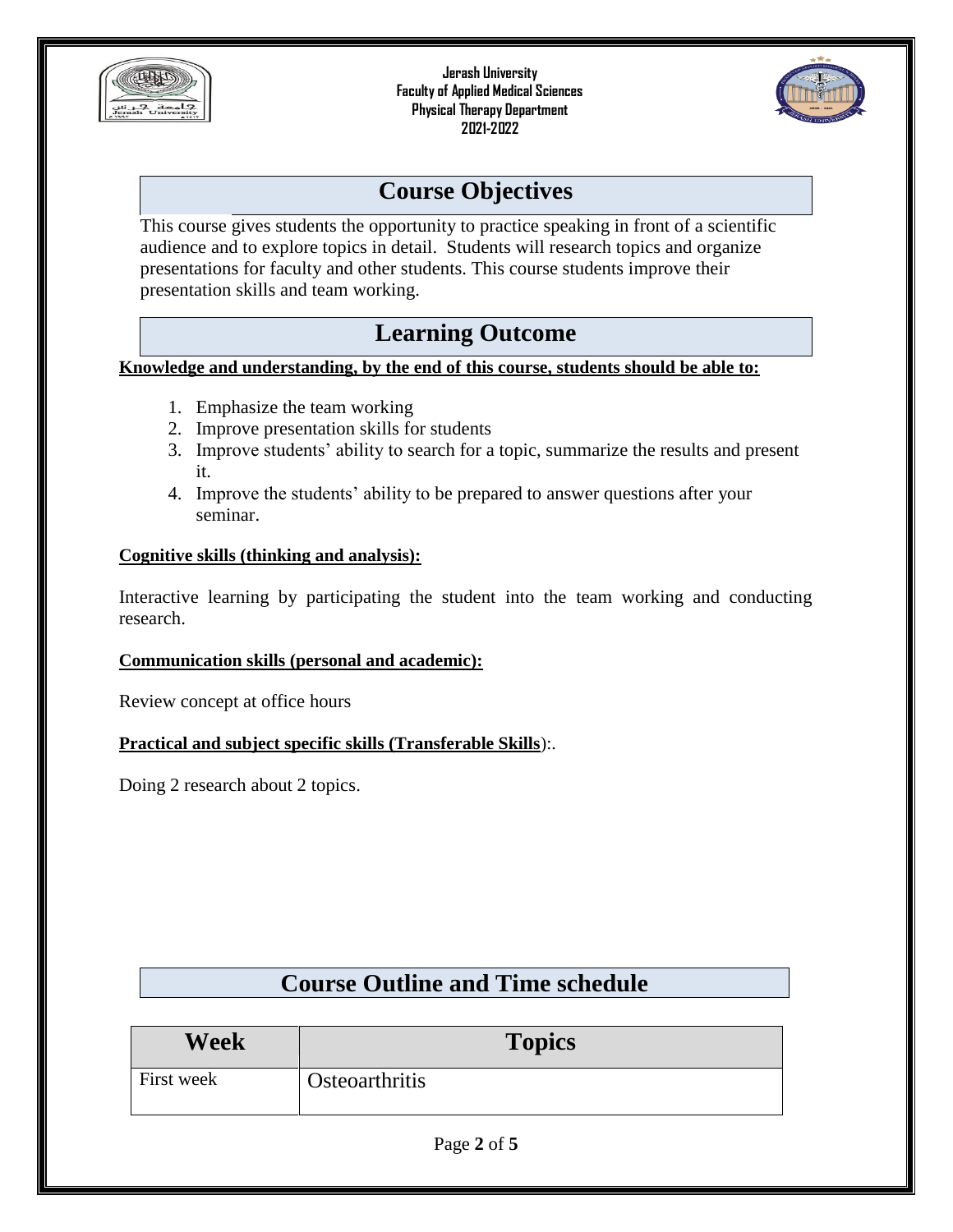



| $2nd$ week                        | Frozen shoulder                                      |
|-----------------------------------|------------------------------------------------------|
| $3rd$ week                        | Cerebral palsy                                       |
| $4th$ week                        | Down syndrome                                        |
| $5th$ week                        | Low back pain                                        |
| $6th$ week                        | Neuropathy                                           |
| $7th$ week                        | Physical therapy after cardiac surgeries             |
| $8th$ week                        | Physical therapy in corona                           |
| $\overline{9}$ <sup>th</sup> week | Physical therapy after cesarean section              |
| $\overline{10^{th}}$ week         | Physical therapy for urinary incontinence for female |
| $\overline{11^{th}}$ week         | Spina bifida                                         |
| $12^{th}$ week                    | Postsurgical lymphedema                              |

### **Presentation methods and techniques**

**Methods of teaching varied according to the type of text, student and situation. The following techniques are usually used:**

Presentation done by students.

# Sources of information and Instructional Aids

- Computer … power point …etc.
- **❖** Transparencies
- Distance learning
- Library sources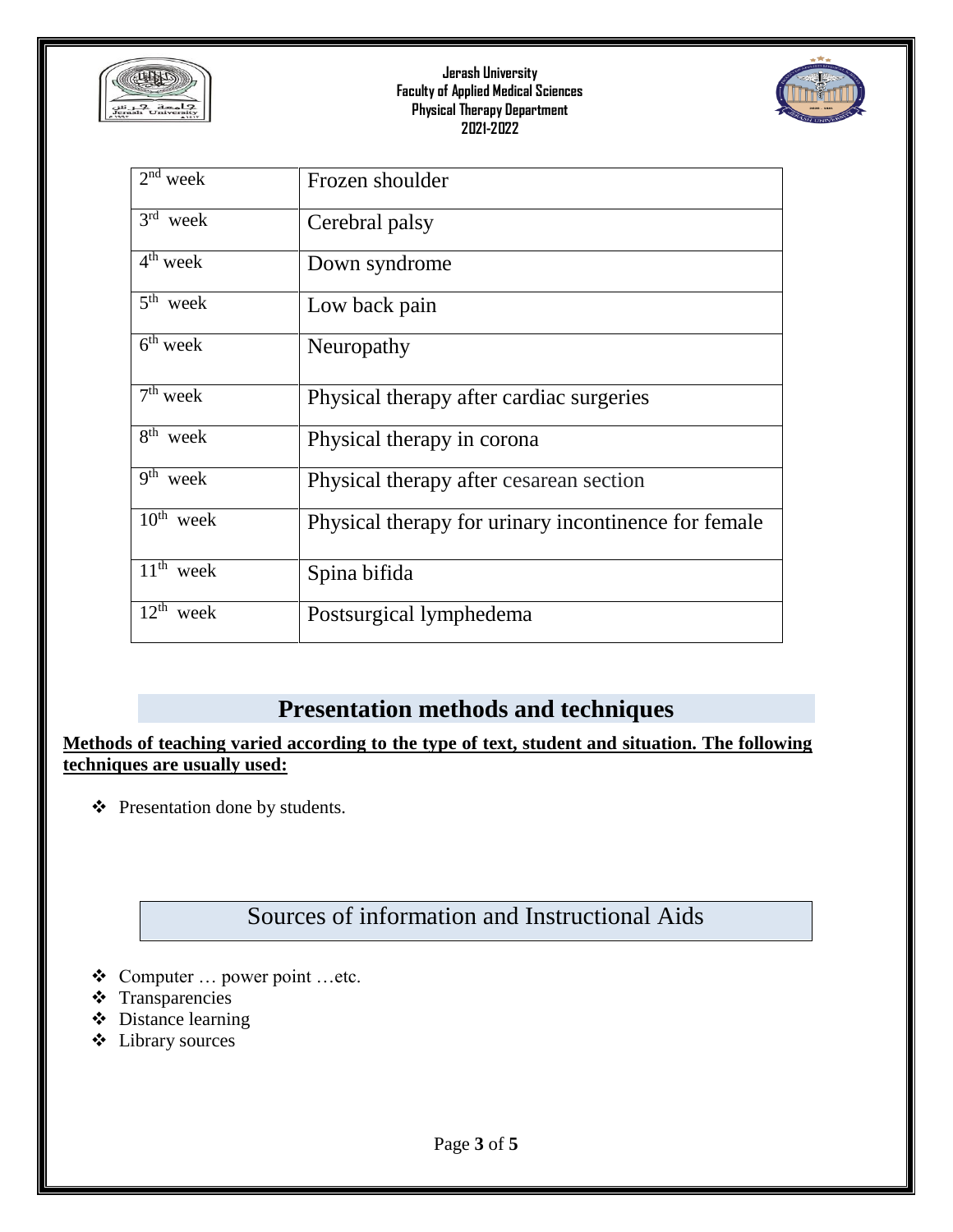



### **Assessment Strategy and its tools**

The assigned syllabus is assessed and evaluated through: feedback and the skills that are acquired by the students

#### **The tools:**

- 1- Diagnostic tests to identify the students' level and areas of weakness
- 2- Formal (stage) evaluation
- a) Mid-term exam
- b) Class Participation
- c) Activity file
- d) Final exam

### **Tool & Evaluation**

The following table clarifies the organization of the assessment schedule:

| Test                       | Grade |
|----------------------------|-------|
| Mid-term Exam              |       |
| Activities & Participation |       |
| Final Exam                 |       |
| Total                      |       |

## **Activities and Instructional Assignment**

Practical assignments to achieve the syllabus objectives.

### **Regulations to maintain the teaching-Learning Process in the Lecture:**

- 1- Regular attendance of the lectures.
- 2- Respect of commencement and ending of the lecture time.
- 3- Positive relationship between student and teacher.
- 4- Commitment to present assignments on time.
- 5- High commitment during the lecture to avoid any kind of disturbance and distortion.